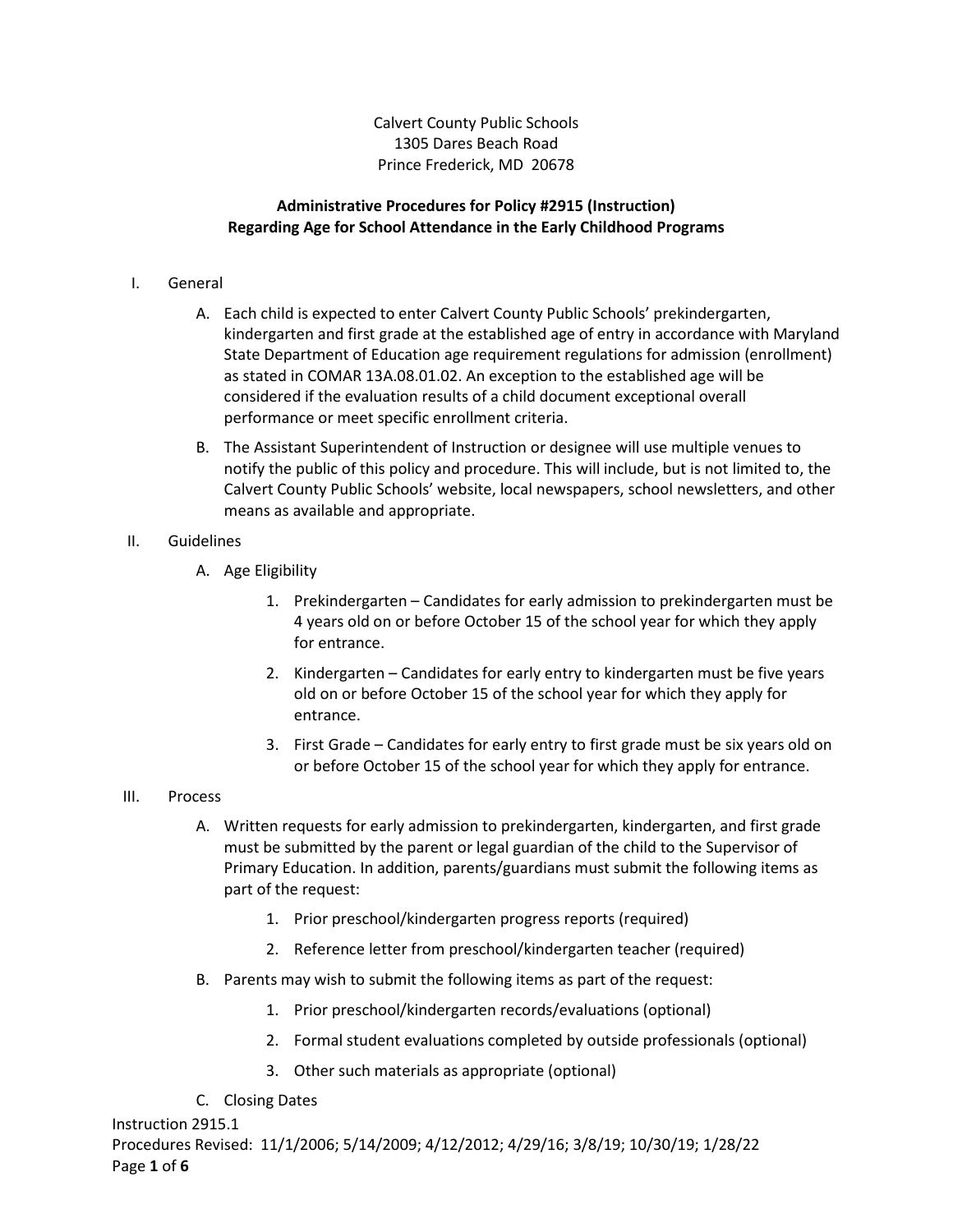- 1. Prekindergarten Written requests for early admission must be received by the Department of Instruction between June 1 - September 1 of the current school year.
- 2. Kindergarten The Early Entry Application located on the Calvert County Public School website for early admission must be received by the Department of Instruction on or before May 1 for the upcoming school year.
- 3. First Grade Written requests for early admission must be received by the Department of Instruction on or before August 1 of the school year for which they wish to enroll. Students must have a full year completed in a licensed 5 year-old program located in a childcare center or accredited non-public school. The parent/guardian must verify enrollment by providing the following information:
	- a. Name of program/school
	- b. Address of facility location
	- c. License information with expiration data or accreditation with expiration date
	- d. Progress Report / Report Card
- 4. Requests made after these closing dates will not be considered. It is imperative that requests for early admission be made in a timely manner in order to ensure time to complete the evaluation and decision-making process.
- D. Acknowledgement of Requests
	- 1. Upon receipt of any written request for early admission, the Supervisor of Primary Education shall, within five working days, send a written acknowledgement of the request.
- E. Assessment/Evaluation Process
	- 1. A battery of assessments will be used to determine a child's eligibility for early admittance. The assessments will include aptitude testing and may also include assessments which gauge cognitive ability, academic performance, and social and emotional needs. Assessments will be given and scored by appropriate Calvert County Public Schools personnel.
		- a. Prekindergarten Candidates for prekindergarten early admission must:
			- 1) Meet prekindergarten income eligibility requirements; and
			- 2) Have identified educational needs warranting early intervention as measured by CCPS predetermined developmental assessments.
			- 3) The assessment will be scored by the appropriate Calvert County Public Schools personnel.
			- 4) The assessment team will review the assessment results, parent questionnaire and prekindergarten eligibility criteria in order to make a decision regarding early admission to prekindergarten.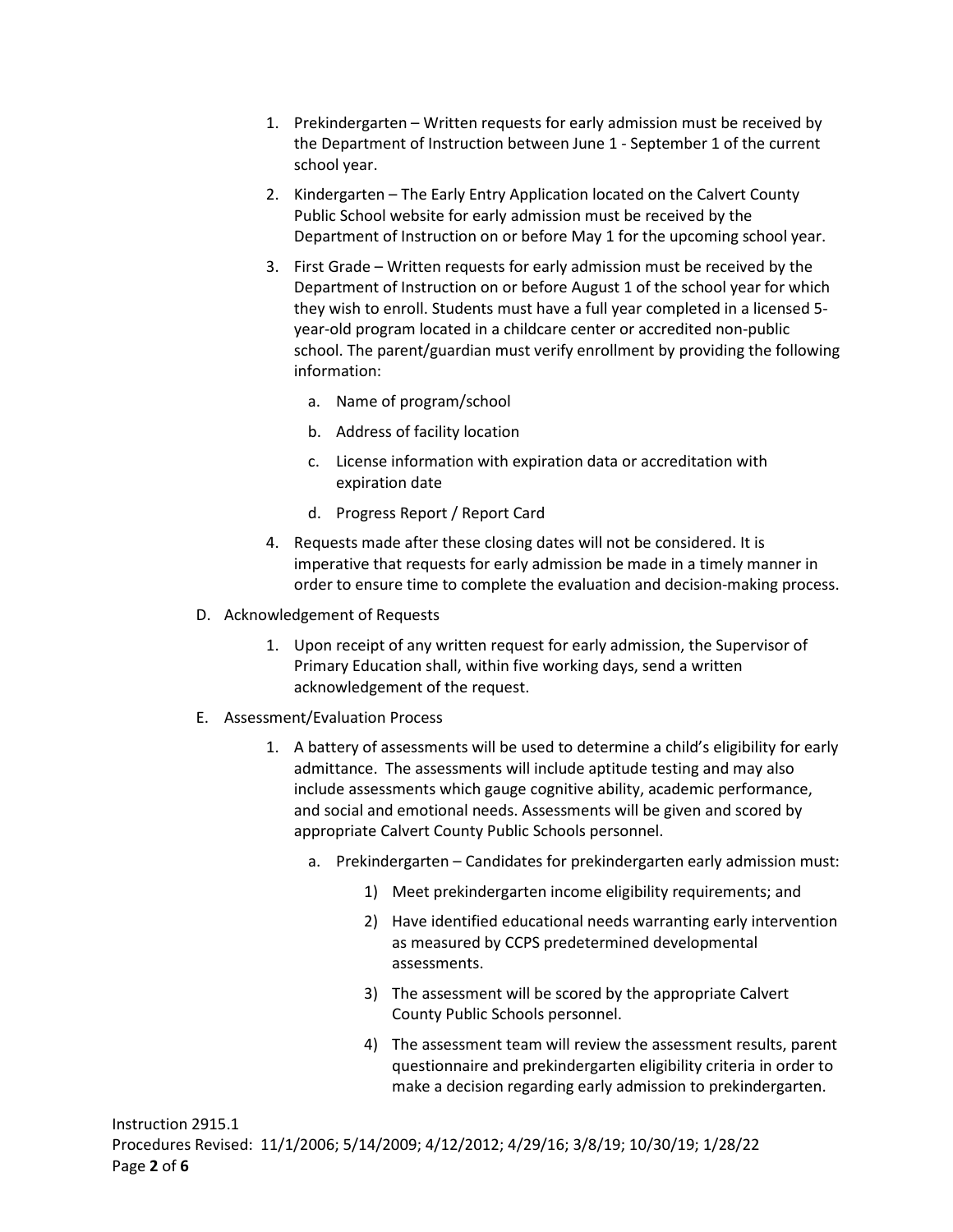- 5) The list of students who are granted early admissions will be forwarded to the Department of Student Services and the school principal.
- b. Children requesting early admission to prekindergarten will be considered for placement in the following manner:
	- 1) First, age-eligible children who meet the income guidelines as prescribed by the State of Maryland will be placed in prekindergarten;
	- 2) Next, age-eligible children who do not meet income guidelines, but have other educational needs as identified through the prekindergarten selection criteria checklist will be placed in prekindergarten;
	- 3) Last, if any available slots remain, any other students requesting early admission to prekindergarten will be considered for placement.
- c. Under no circumstances will an early-admission student be placed in prekindergarten before students who are age-eligible and meet the criteria for prekindergarten are placed.
- d. Kindergarten Assessments for early admission to kindergarten will be completed by the end of June with notification to the parent or legal guardian of the results on or before July 15th. The intent of the assessment for early admission, as specified by the State of Maryland, is to identify exceptional students, not simply students who may be capable of completing kindergarten work.
- e. Assessments will be scheduled by the designee in Department of Instruction at a Calvert County Public Schools facility between March 1 and July 1.
	- 1) The first level of assessment will take place between March 1 and June 1. Based on this cognitive data, additional assessments may be required.
	- 2) The testing environment will be managed to ensure optimal testing conditions.
	- 3) A parent or legal guardian will be required to remain on-site during the testing session.
	- 4) Parents or legal guardians will not be permitted into the testing area.
	- 5) Assessments will be scored by appropriate Calvert County Public Schools personnel.
	- 6) The results of the assessments will be compiled for each child and given to the parent or legal guardian.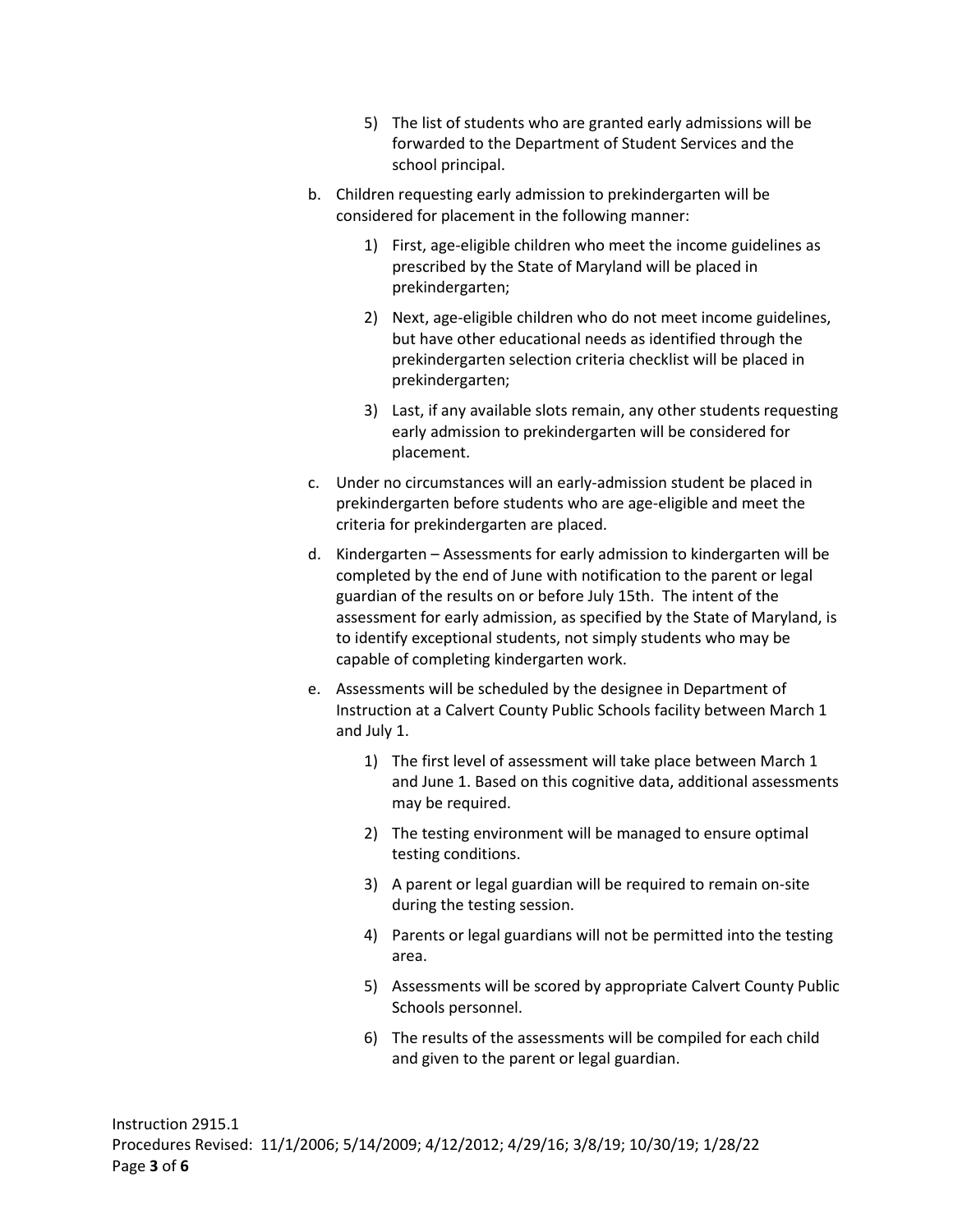- 7) The assessment team will review the assessment data, application, parent questionnaires and all other available information in order to make a decision regarding early admission to kindergarten.
- 8) The list of children who are granted early admission will be forwarded to the Department of Student Services and the school principal.
- f. First Grade Children being considered for early admission to first grade will be assessed by appropriate Calvert County Public Schools personnel. During the testing period, the child's performance will be evaluated, and grade acceleration considered.
	- 1) Assessments will be scored by appropriate Calvert County Public School personnel.
	- 2) The results of the assessments will be compiled for each child and given to the parent or legal guardian.
	- 3) The designee in the Department of Instruction will review the assessment data and all other available information in order to make a decision regarding early admission to first grade.
	- 4) The list of children who are granted early admission will be forwarded to the Department of Student Services and the school principal.
- F. Notification Process
	- 1. The designee in the Department of Instruction will contact parents/guardians to share assessment results and early admittance decisions. Written assessment results and the decision regarding early admittance will be mailed to the parent or legal guardian.

| Grade              | <b>Written Notification</b>                               |
|--------------------|-----------------------------------------------------------|
| Prekindergarten    | Within ten (10) working days<br>following the assessment  |
| Kindergarten       | By July 15                                                |
| <b>First Grade</b> | Within ten (10) working days<br>following the assessment. |

- G. Placement Process
	- 1. Prekindergarten
		- a. If an early admittance for prekindergarten decision is made, the school principal will be notified and the parent or legal guardian will contact the child's home school to register the child.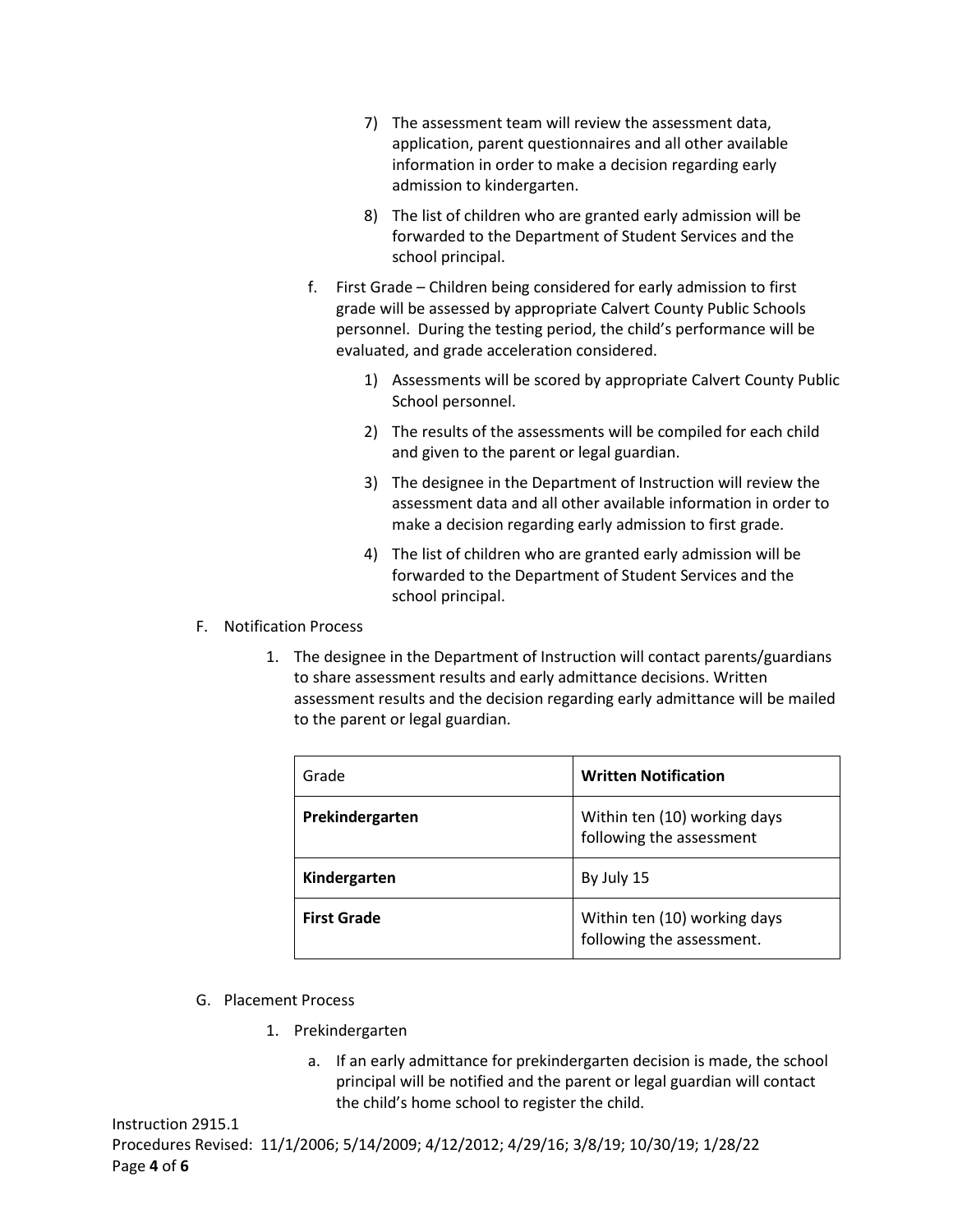- b. Early admission to prekindergarten does not guarantee early admission to kindergarten. The child may require an additional year in prekindergarten to meet his/her educational needs. Families must follow the Early Entry to Kindergarten process for consideration.
- c. Calvert County Public Schools will comply with the Maryland State Department of Education guidelines on the teacher-to-student ratio for prekindergarten.
- 2. Kindergarten
	- a. If an early admittance for kindergarten decision is made, the school principal and the parent or legal guardian will be notified. The parent or legal guardian will contact the child's home school to register the child.
	- b. If the parent/legal guardian requesting early Kindergarten admission for his/her child wishes to enroll the child in a school which is not the child's assigned home school, the parent/legal guardian must submit a transfer request in accordance with Policy #3925 Regarding Student Transfers. The Assistant Superintendent of Instruction will work with the Department of Student Services to resolve student transfer needs related to early admission.
- 3. First Grade
	- a. If the parent/legal guardian requesting early admission to Grade 1 for his/her child wishes to enroll the child in a school which is not the child's assigned home school, the parent/legal guardian must submit a transfer request in accordance with Policy #3925 Regarding Student Transfers. The Assistant Superintendent of Instruction will work with the Department of Student Services to resolve student transfer needs related to early admission.
- H. Appeals
	- 1. Prekindergarten, Kindergarten and First Grade
		- a. Parents/guardians have the right to appeal the decision for placement to the Assistant Superintendent of Instruction. Appeals must be made in writing within ten (10) days of the date of notification of denial on the first request for early admittance. Appeals should be submitted to the Assistant Superintendent of Instruction at 1305 Dares Beach Road, Prince Frederick, Maryland 20678.
		- b. The Assistant Superintendent of Instruction or his/her designee will research and evaluate the appeal based on the information and documentation available. This re-evaluation may include a review of records and may entail a phone or in-person conversation with the applicant, or in a rare case, may include further assessment.
		- c. Appeals of the Assistant Superintendent of Instruction's decision must be submitted in writing to the Superintendent or his/her designee within ten (10) calendar days of the date of the denial or the postmark date, whichever is later. The Rules of Procedure in Appeals and